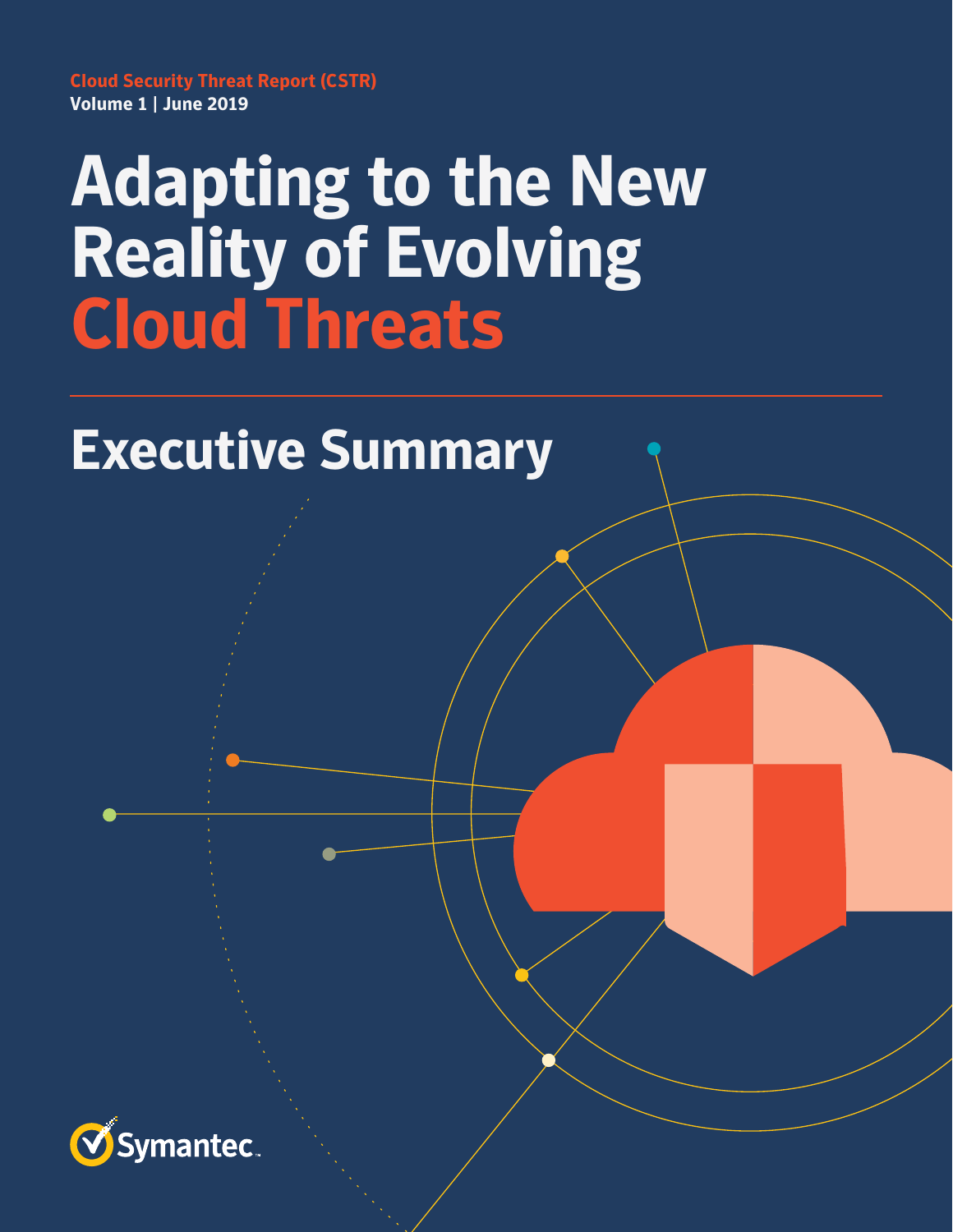### **Introduction**

While Software-as-a-Service (SaaS) application usage is proliferating, and workloads are increasingly migrating to IaaS platforms like AWS and Azure, on-premises applications, storage, and private clouds persist. The resulting hybrid IT environment is challenging existing security paradigms, creating complexity, and leaving organizations scrambling to keep up.

Symantec surveyed 1,250 security decision makers worldwide in Spring 2019 to understand the shifting cloud security landscape, the scope of Shadow IT and Shadow Data usage, and to gauge the maturity of security practices as enterprises transition to the cloud. Compared to aggregated and anonymized telemetry data from Symantec data sources, what we found was eye opening and often quite alarming.



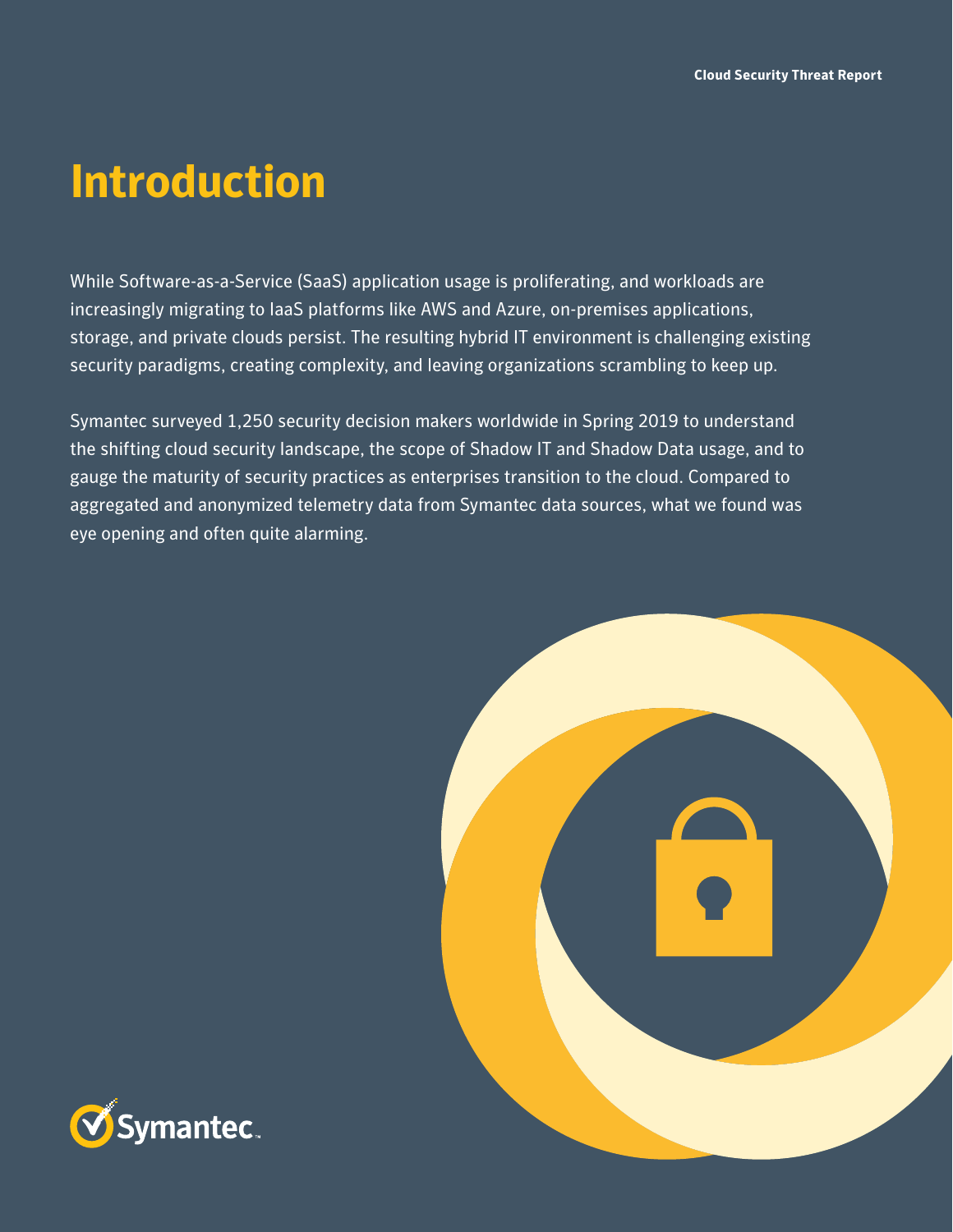#### **Section**

# **01**

# **The Tipping Point Is Here. Few Are Ready.**

One of the biggest takeaways from our external survey is that firms are storing data in more than one environment.

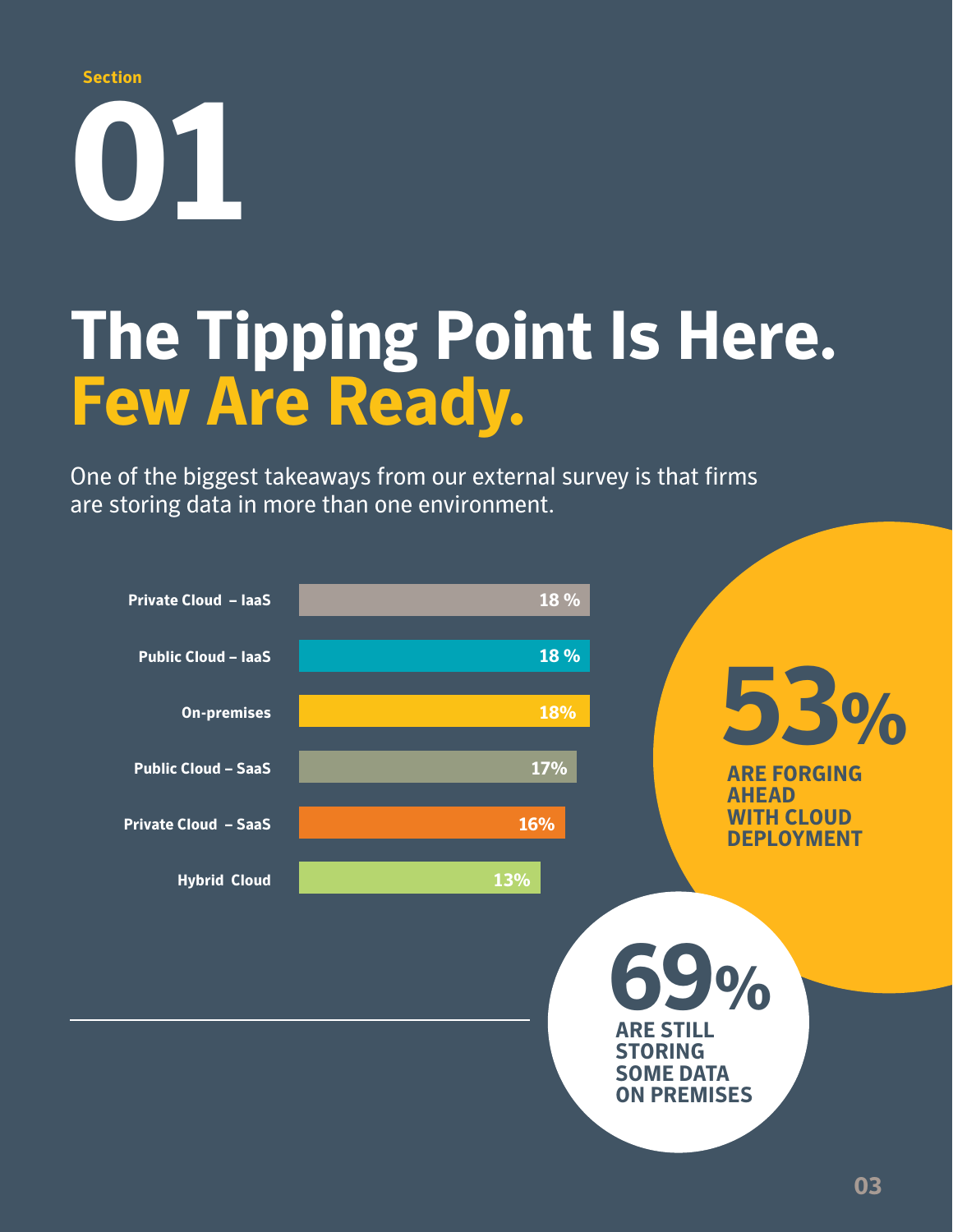**APPS**

### **Visibility is Cloudy**

Most IT and SecOps organizations don't know how fast their cloud portfolio is growing or what's being used.

The majority of workloads have also shifted to the cloud. On average, organizations report that over half (53%) of their workload has been migrated to the cloud. However, only a small minority (3%), have transferred all of their workloads to a cloud platform.

Visibility into these cloud workloads is a problem. An overwhelming majority of survey respondents (93 percent) report issues keeping tabs on all cloud workloads.

# **PERCEPTION 1807**

#### **REALITY**

According to survey respondents, the average organization believes its employees are using 452 cloud apps. However, according to Symantec's own data, the actual number of Shadow IT apps in use per organization is nearly four times higher, at 1,807.

**93%**

**FELT THEY NEEDED TO ENHANCE CLOUD SECURITY SKILLS** 

### **Capacity is Maxed**

Forty-nine (49) percent of respondents confirmed their cloud-security manpower is inadequate to deal with all incoming alerts.

A skills and security personnel shortage is the primary culprit: most respondents said they need to enhance Cloud security skills (93%) while 84 percent confirmed they needed to add staff to close the gap.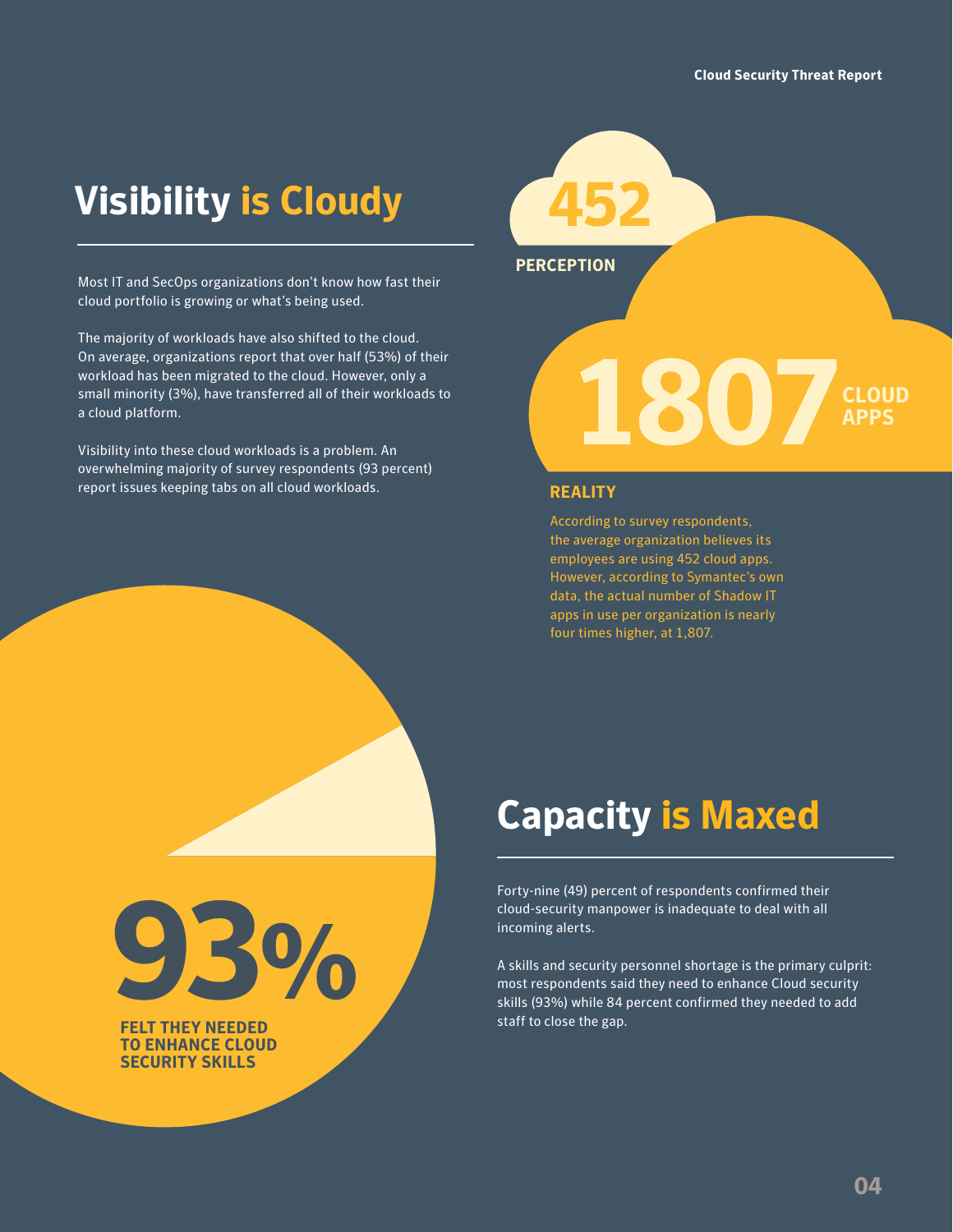### **Immature Practices Prevail**

Most organizations' cloud maturity is not advancing as rapidly as the expansion of new cloud apps being deployed—a hurdle confirmed by over half (54 percent) of respondents in the external survey. Seventy-three (73) percent blame immature security practices, including use of personal accounts, and lack of multi-factor authentication (MFA) or data loss prevention (DLP) services, for at least one cloud incident. Only 1 in 10 survey respondents say they are able to adequately analyze cloud traffic.

**73%** 

**BLAME IMMATURE SECURITY PRACTICES FOR AT LEAST ONE CLOUD INCIDENT**



**OF EMPLOYEES ENGAGE IN SOME KIND OF HIGH-RISK BEHAVIOR**

### **Employee Behavior is Risky Business**

Companies underestimate the security impact of employee misuse of cloud apps. The external survey estimates that 28 percent of employees engage in some kind of high-risk behavior. Symantec's own research again illustrates how reality outpaces survey perceptions: 85 percent of the larger organizations (more than 1,000 employees) reported some high-risk users, and 30 percent of those had 100 or more high-risk users.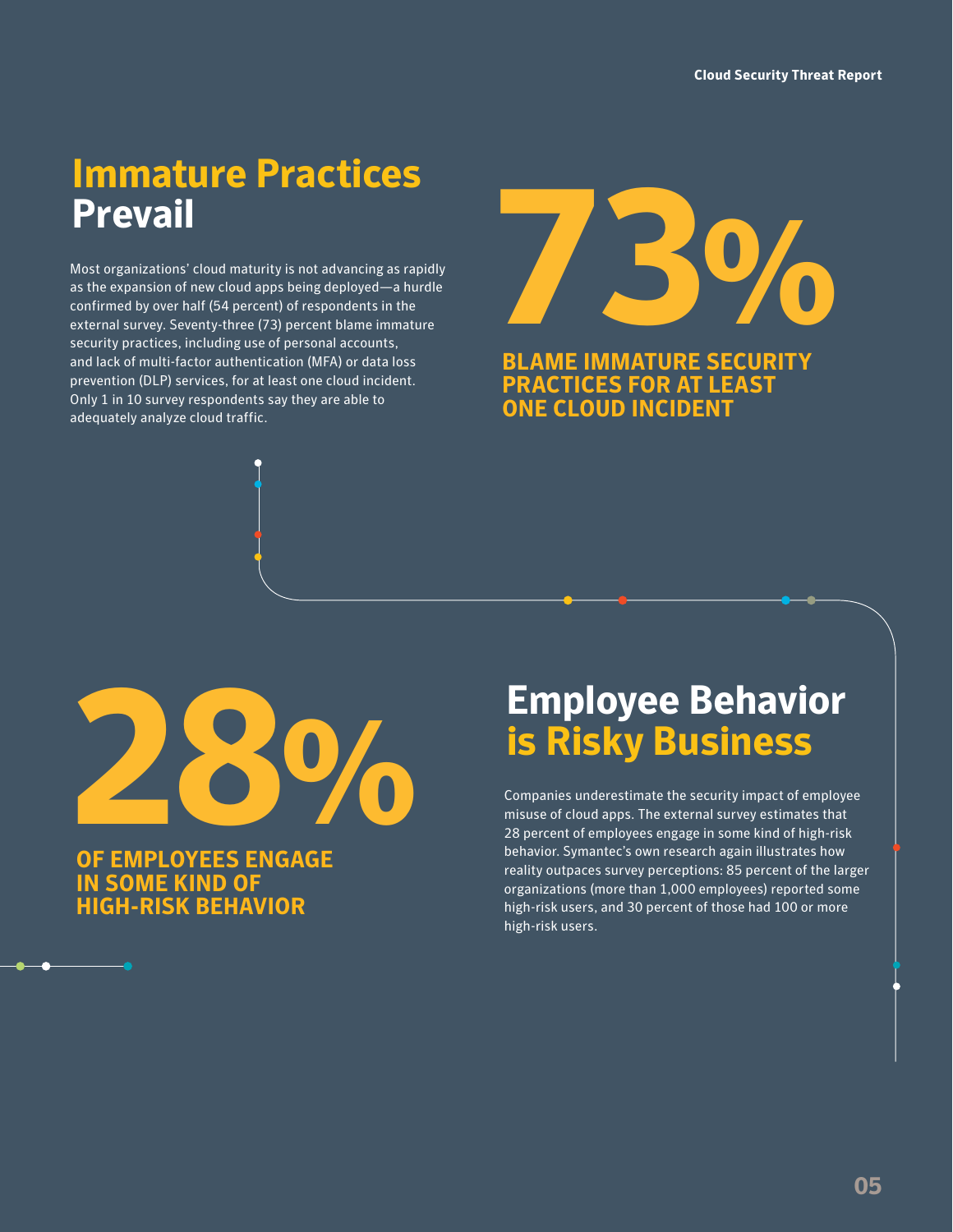**02**



# **The Top Threats**

The three highest threat categories, according to the external survey respondents, are:



According to Symantec internal data, of nearly 33,000 apps evaluated for their Business Readiness Rating (BRR), which is based on 80+ security attributes, less than 1 percent have the requisite built-in security for regular business use while 39 percent are not suitable at all for business use. The majority exhibit only some necessary security controls.

Shadow Data is proliferating within both sanctioned and unsanctioned SaaS services. More than half of external survey respondents (52 percent) said that increased use of cloud apps to store and share sensitive corporate data was a problem. The vast majority (93 percent) said that they grapple with users oversharing cloud files containing sensitive and compliance-related data, while on average 35 percent of cloud files are overshared.

More worrying are the fall-out effects that can happen from this lax approach to security controls. The external survey reports that 68 percent of respondents have either seen direct or likely evidence that their data had been for sale on the Dark Web.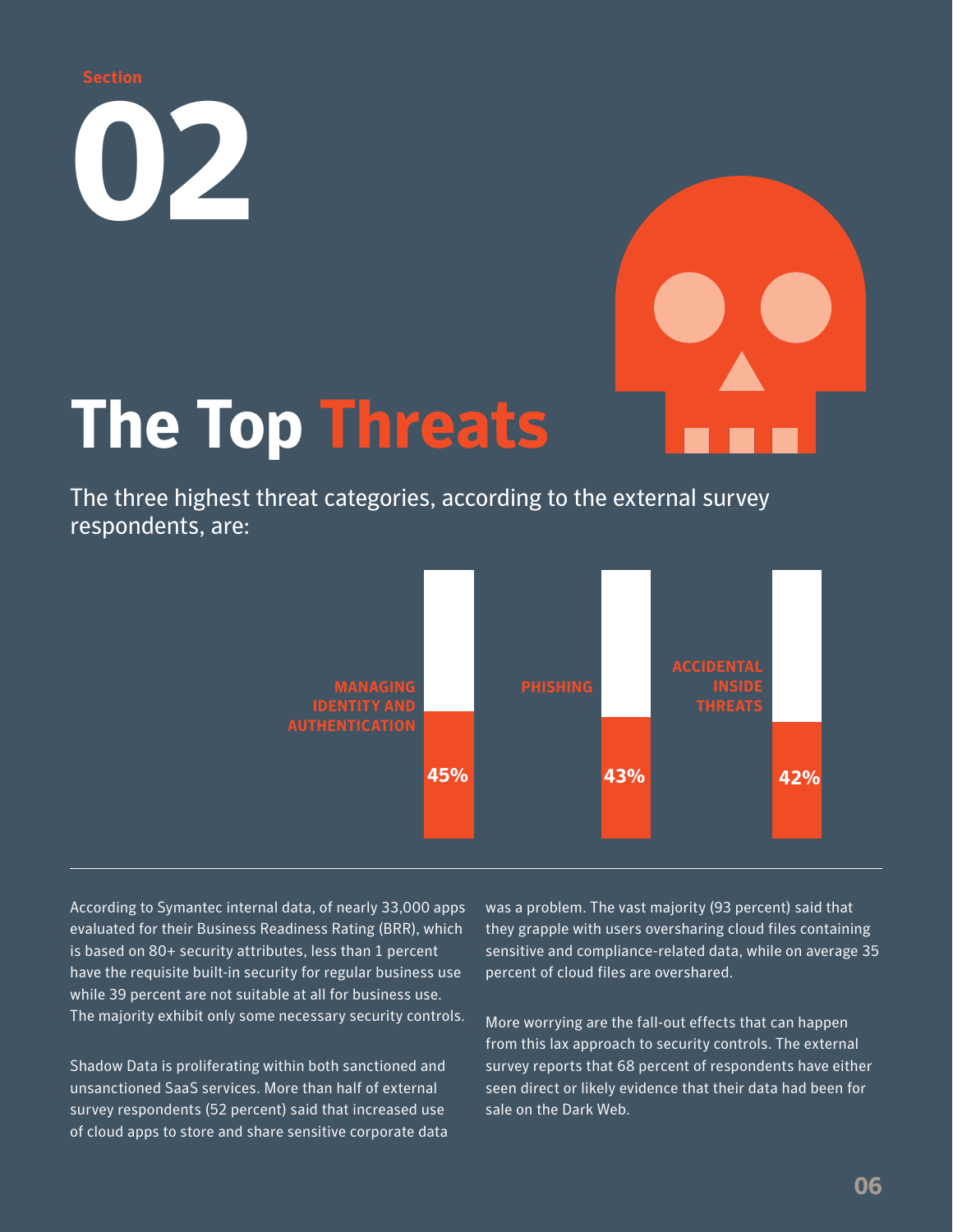### **Risks from Misconfigured Servers, Malware, and Unauthorized Access**

Survey respondents say that nearly two-thirds of security incidents under investigation in the last twelve months have occurred at the cloud level, and nearly one-third of all incidents has been classified as cloud-only.

### **The Threat from Inside**

Cloud incidents that result from insider threats—either purposeful, inadvertent, or through compromised credentials, are a major concern for 48 percent of respondents. In addition, 21 percent of respondents said the problem was increasing in intensity.

Immature security practices are creating serious gaps and driving higher incidents of insider threats. Symantec research found that 65 percent of organizations neglect to implement multi-factor authentication (MFA) as part of the configuration of IaaS and 80 percent don't use encryption.

> **NEGLECT TO IMPLEMENT MULTI-FACTOR ATHENTICATION (MFA)** 65%

### **Bad Guys**

Symantec research shows that 16 percent of outbound web traffic may come from compromised servers, directed to known command-and-control domains that control bots or other malware attacks. The external survey findings bear this out, with responding organizations rating an average of 11 website visits per week as risky, and 11 as malicious. While the numbers don't jump out on paper, if you do the math, the results add up to approximately 572 risky or malicious website visits a year, which significantly increases corporate exposure.

Internet of Things (IoT) devices are fast becoming another important attack vector. According to external survey respondents, the number of IoT devices causing IaaS incidents rose for seven in ten organizations over the last year.

**RISKY OR MALICIOUS WEBSITE VISITS PER YEAR 572**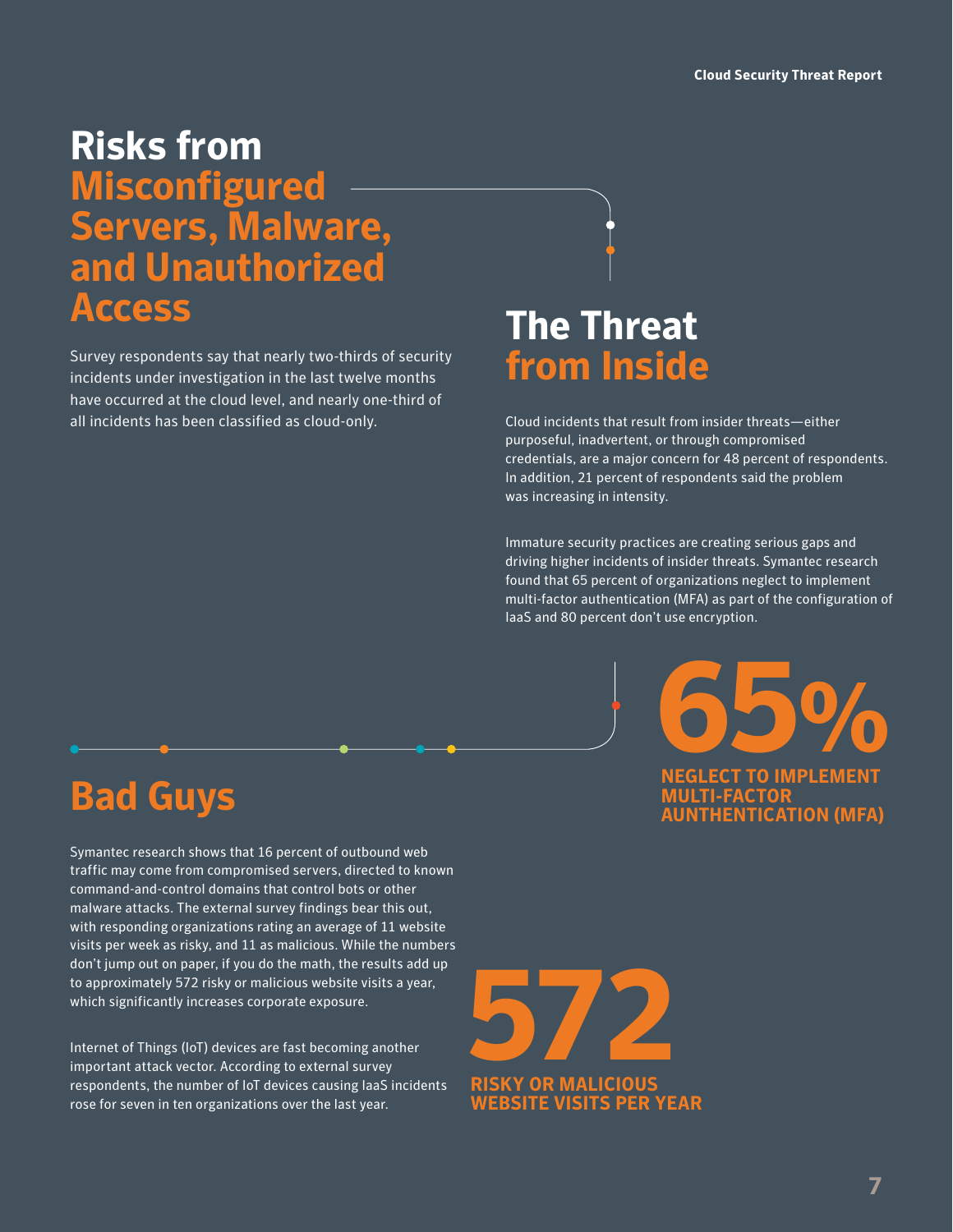#### **Section**

**03**

# **Best Practices for Building an Effective Cloud Security Strategy**

More than half of respondents in the external survey confirmed their cloud security practices were not mature enough to meet the demands of the growing use of cloud apps, and nearly three-quarters said they experienced a security incident in cloud-based infrastructure due to this immaturity. Symantec's own data confirms that 85 percent of customers are not using Center for Internet Security (CIS) best practices.

Companies that continue to engage or accelerate cloud services without a plan to mature their security practices do so at their own peril. Organizations should consider these key steps to shore up their cloud security posture:



**Develop a governance strategy supported by a Cloud Center of Excellence (CCoE)** 



**Embrace a Zero-Trust Model** 



**Promote shared responsibility**



**Use automation and artificial intelligence wherever possible**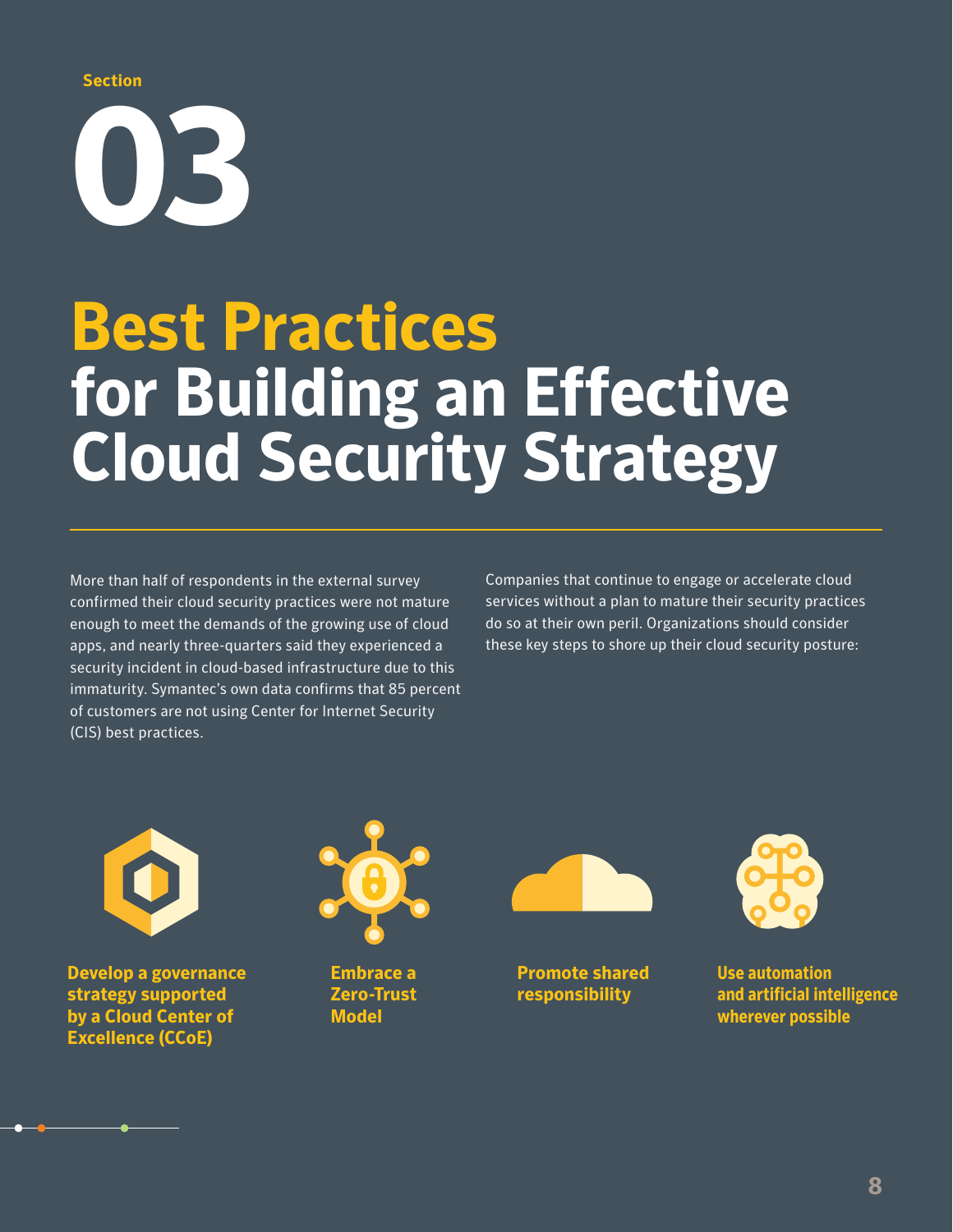**Section**

**074** 

## **Conclusion Organizations Underestimate Cloud Risks at Their Peril**

The heterogeneity of the modern enterprise environment has added a broader set of vulnerabilities and strike vectors. Huge visibility gaps leave organizations in the dark about how much and where data and workloads reside, making it harder to identify and mitigate mounting security risks.

Too many companies are not acknowledging the perception gap in cloud security and are vastly underestimating today's threats. Investment in cloud cyber security platforms that leverage automation and AI to supplement limited human resources is a clear way to automate defenses and enforce data governance principles. Beyond technology, it's time to recalibrate culture and adopt security best practices at a human level. It's a combination of both that will ensure the enterprise is sufficiently safeguarded today and more importantly, for tomorrow when it's anyone's guess what the future may bring.

**9**